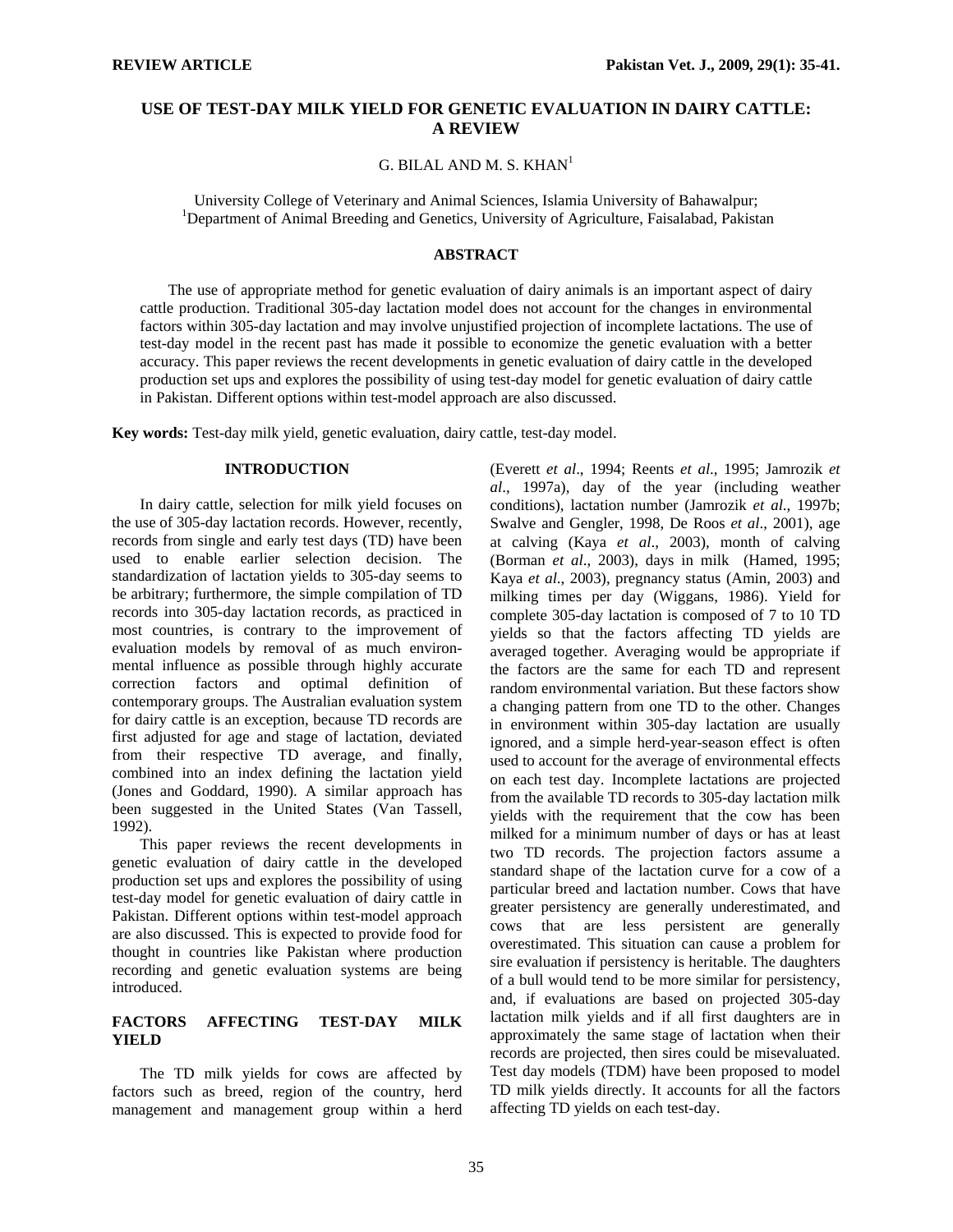### **TEST-DAY MODEL AND ITS ADVANTA- GES OVER TRADITIONAL METHODS**

Test-day models are the statistical procedures that consider all genetic and environmental effects directly on a test-day basis (Ptak and Schaeffer, 1993). A brief overview of developments in genetic evaluation and test-day model in the recent past is given in Table 1. The use of test-day yield depends on the relative amount of genetic variation during lactation. A test-day model (TDM) improves the accuracy of genetic evaluation, provides better modeling and extending of part lactation is no more needed. It maximizes the amount of information to be gathered for each animal. Moreover, it avoids the use of factors to extend partial lactation records (Wiggans and Goddard, 1996). It includes factors that are specific to each test-day, such as management groups within a herd on a test-day (Jamrozik *et al*., 1997a; Reents *et al*., 1995). In addition, it is a possible solution for the problem of differences in the amount of information contributing to the 305-day prediction (Reents *et al*., 1995). TDM reduces the cost of milk recording by making fewer measurements. It results in longer intervals between milk recording and less frequent collection of milk samples. Regardless of the length of the interval between tests, a TDM can appropriately weigh the recorded TD information by considering the covariances among TD yields.

Two distant TD yields can contribute more information than those which are close and highly correlated. Use of TD data allows the use of information from lactations with long intervals between milk recordings because estimation of yields for unrecorded intervals would not be required. On the other hand, a test-day model cannot overcome the loss in accuracy from fewer TD and allows yields from any combination of TD to be included appropriately (Wiggans and Goddard, 1997). In TDMs, records from individual test days are used to determine lactation production instead of aggregating records. TDMs are more flexible in handling records from different recording schemes. TDMs reduce the generation interval through frequent genetic evaluations with the latest data compared to 305-day complete lactation. TDMs can predict total production more accurately by accounting for time-dependent environmental effects (Swalve, 2000).

## **APPROPRIATE MODELS FOR TEST-DAY MILK YIELD ANALYSIS**

Test-day records are analyzed using various proposed statistical models. The most widely used

model is a repeatability TDM (Reents *et al*., 1998). The repeatability model has been the most extensively used model (Ptak and Schaeffer, 1993; Kaya *et al*., 2003). Under this model, consecutive test-day samples from the same lactation are considered as repeated observations on the same trait, and a permanent environmental effect accounts for environmental similarities between different test-days within the same lactation (Vargas *et al*., 1998). A major disadvantage of the repeatability model is the heterogeneity of the residual variance during the lactation (Ptak and Schaeffer, 1993). The residual variances are smaller when herd TD is used as a definition for contemporary groups instead of herd-year-seasons (Ptak and Schaeffer, 1993; Ilatsia *et al*., 2007). The extension of records can be avoided; cows can be grouped into different contemporary groups within herd according to their stage of lactation, as it is actually done on any farm, and accuracy of evaluations can increase if heritabilities of TD records are in the range of 305-day records. This TDM has been applied to somatic cell score (SCS) in Canada (Reents *at al*., 1995).

Schaeffer and Dekkers (1994) presented an extension of TDM. The shape of the lactation curve differed for individual cows by including random regression coefficients for each animal (Henderson, 1982). The lactation curve for an individual cow could be viewed as two sets of regressions on days in milk (DIM). Fixed regressions for all cows belonging to the same subclass of age-season of calving describe the general shape for that cow, and the random regressions for a cow describe the deviations from the fixed regressions, which allowed cows to have differently shaped lactation curves. This extension of the TDM was a random regression model (RRM) which also modelled TD yields. Schaeffer (2000) introduced a random regression TDM, which allows the fitting of lactation curves to individual lactations. Because curve parameters are treated as random variables, reasonable estimates are obtained even with few data points. It is a better model with more comprehensive description of animal genotype e.g. persistency. The random regression models have become common for the analysis of longitudinal data or repeated records on individuals over time. Applications in animal breeding research are emphasized while recognizing that RRMs are used in many biological situations including human health. The best known application of RRM has been to genetic evaluation of dairy cattle using test-day production records (Schaeffer, 2004). Lidauer *et al*. (2003) presented a reduced rank which had negligible effect on breeding value estimation but clearly improved the solving properties of mixed model equations.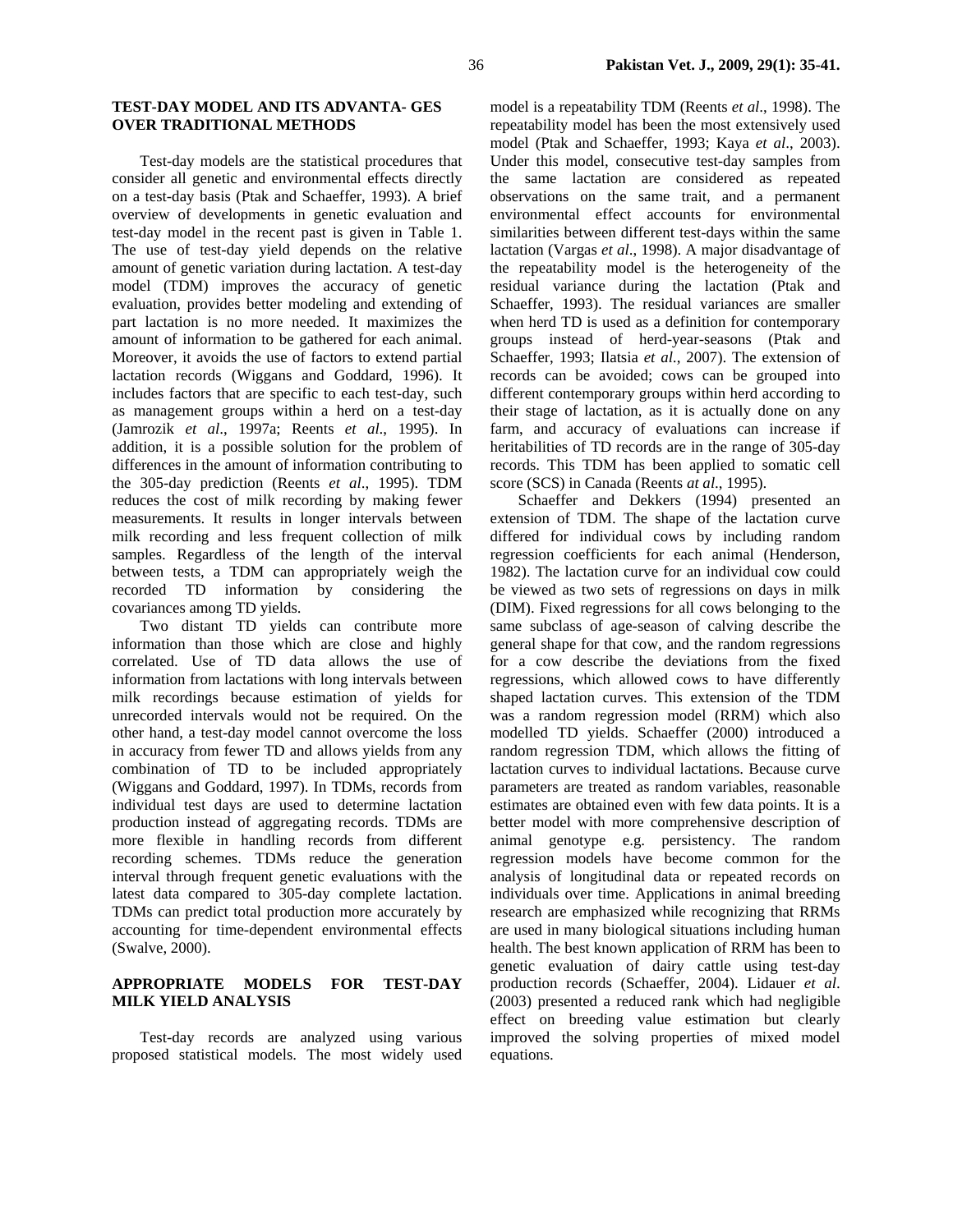|      |                                                 | Table 1: Reaching to test day model - some examples                                                                                                                                                                                                                                                                                                                                                                                                                                                                                                                                                                                                                                                                                                                                                                                                                                                                                                                                                                                                                                                                                                            |
|------|-------------------------------------------------|----------------------------------------------------------------------------------------------------------------------------------------------------------------------------------------------------------------------------------------------------------------------------------------------------------------------------------------------------------------------------------------------------------------------------------------------------------------------------------------------------------------------------------------------------------------------------------------------------------------------------------------------------------------------------------------------------------------------------------------------------------------------------------------------------------------------------------------------------------------------------------------------------------------------------------------------------------------------------------------------------------------------------------------------------------------------------------------------------------------------------------------------------------------|
| Year | evaluation<br>Method of                         | Particular features                                                                                                                                                                                                                                                                                                                                                                                                                                                                                                                                                                                                                                                                                                                                                                                                                                                                                                                                                                                                                                                                                                                                            |
| 1974 | contemporary<br>comparison<br>Modified<br>(MCC) | This procedure incorporated many improvements over the previously used herd-mate comparison. The major advantages<br>were: 1) consideration of the merit of herd-mates, 2) inclusion of genetic groups based on pedigree index, and 3) improved weighting of<br>information. The MCC was shown to produce bull evaluations essentially identical to those derived using a linear model with BLUP properties<br>when both models included the same fixed and random effects.<br>It was a sire model.                                                                                                                                                                                                                                                                                                                                                                                                                                                                                                                                                                                                                                                            |
| 1989 | Animal model<br>(AM)                            | The MCC was a sire model and was replaced in 1989 with an AM. Canada also adopted AM in 1989 and by 1992 AM was the standard<br>method. A key technique used in AM computing is "iteration on the data." The advantages of the AM were that it considered all relatives, no<br>matter how distant, and all animals of a breed, male and female, were evaluated simultaneously.                                                                                                                                                                                                                                                                                                                                                                                                                                                                                                                                                                                                                                                                                                                                                                                 |
| 1993 | Test day model<br>(TDM)                         | consideration of persistency of lactation and rate of maturity. Although test-day data have been collected in the United States since 1905 for<br>effect. A TDM allows for a more exact specification and consideration of the environment (a day vs. lactation). Often, TDM includes<br>management and have contributed to national genetic evaluations since 1936, the TDM was patented in the United States in 1993, later in<br>Canada, and a patent was applied for in Europe. This has forestalled its use in the United States except for regional and unofficial evaluations<br>(TDM) is also an animal model but focuses on each test-day observation rather than on lactation data. The TDM, first<br>introduced in Australia in 1984, models each test-day observation instead of the lactation record, or pre-adjust lactation records for the test-day<br>Many other countries besides Australia have now adopted a TDM [Belgium, Canada, Estonia, Finland, Germany-Austria,<br>Netherlands, Switzerland, and South Africa (Guernsey and Jersey, Powell and Norman, 2006)<br>by the patent holder.<br>Italy (Holstein), The<br>The test-day model |
| 1993 | Repeatability<br><b>NCL</b>                     | Under this model, consecutive test-day samples from the same lactation are considered as repeated observations on the same trait, and a<br>permanent environmental effect accounts for environmental similarities between different test-days within the same lactation. A major<br>disadvantage of the repeatability model is the heterogeneity of the residual variance during the lactation (Ptak and Schaeffer, 1993; Reents et<br>1., 2003).<br>al., 1998; Kaya et al.                                                                                                                                                                                                                                                                                                                                                                                                                                                                                                                                                                                                                                                                                    |
| 2000 | model (RRM)<br>Regression<br>Random             | random variables, reasonable estimates are obtained even with few data points. It is a better model with more comprehensive description of<br>test day model allows the fitting of lactation curves to individual lactations. Because curve parameters are treated as<br>animal genotype e.g. persistency. The RRM has become common for the analysis of longitudinal data or repeated records on individuals over<br>human health. The best known application of RRM has been to genetic evaluation of dairy cattle using test-day production records (Schaeffer<br>time. Applications in animal breeding research are emphasized while recognizing that RRM are used in many biological situations including<br>et al., 2000; Schaeffer, 2004).<br>Random regression                                                                                                                                                                                                                                                                                                                                                                                         |
| 2000 | Multiple trait<br>reduced rank                  | It allows to half the number of parameter without reducing the goodness of fit considerably. It was suggested for further extension of the<br>random regression test-day model for the traits like milk fat and protein yields. (Pool, 2000)                                                                                                                                                                                                                                                                                                                                                                                                                                                                                                                                                                                                                                                                                                                                                                                                                                                                                                                   |
| 2000 | Multiple trait<br>TDM                           | A multitrait (MT) approach together with continuous covariance function was used to derive reference for random regression estimates. Due to<br>the statistical complexity of random regression test-day models, use of multiple-trait model is a more feasible approach for the estimation of<br>(co)variance components for covariance function coefficients (Kettunen et al., 2000).                                                                                                                                                                                                                                                                                                                                                                                                                                                                                                                                                                                                                                                                                                                                                                        |
| 2003 | Multiple trait<br>reduced rank<br><b>NCL</b>    | Reduction of rank in the random regression test-day model decreases memory requirements and improves convergence in iteration when<br>solving the mixed model equations (Lidaur et al., 2003).                                                                                                                                                                                                                                                                                                                                                                                                                                                                                                                                                                                                                                                                                                                                                                                                                                                                                                                                                                 |
| 2007 | lactation TDM<br>Multiple-trait<br>multiple-    | Variance components were estimated using animal models based on a derivative free restricted maximum likelihood procedure. Various<br>univariate and multi-trait fixed regression TDM were used that defined contemporary groups either based on the year-season of calving or on<br>the year-season of TD milk sampling. A multiple-trait model was suggested to be more ideal in determining the genetic merit of dairy sires and<br>yield records (Ilatsia et al., 2007; Muir et al., 2007).<br>bulls based on daily                                                                                                                                                                                                                                                                                                                                                                                                                                                                                                                                                                                                                                        |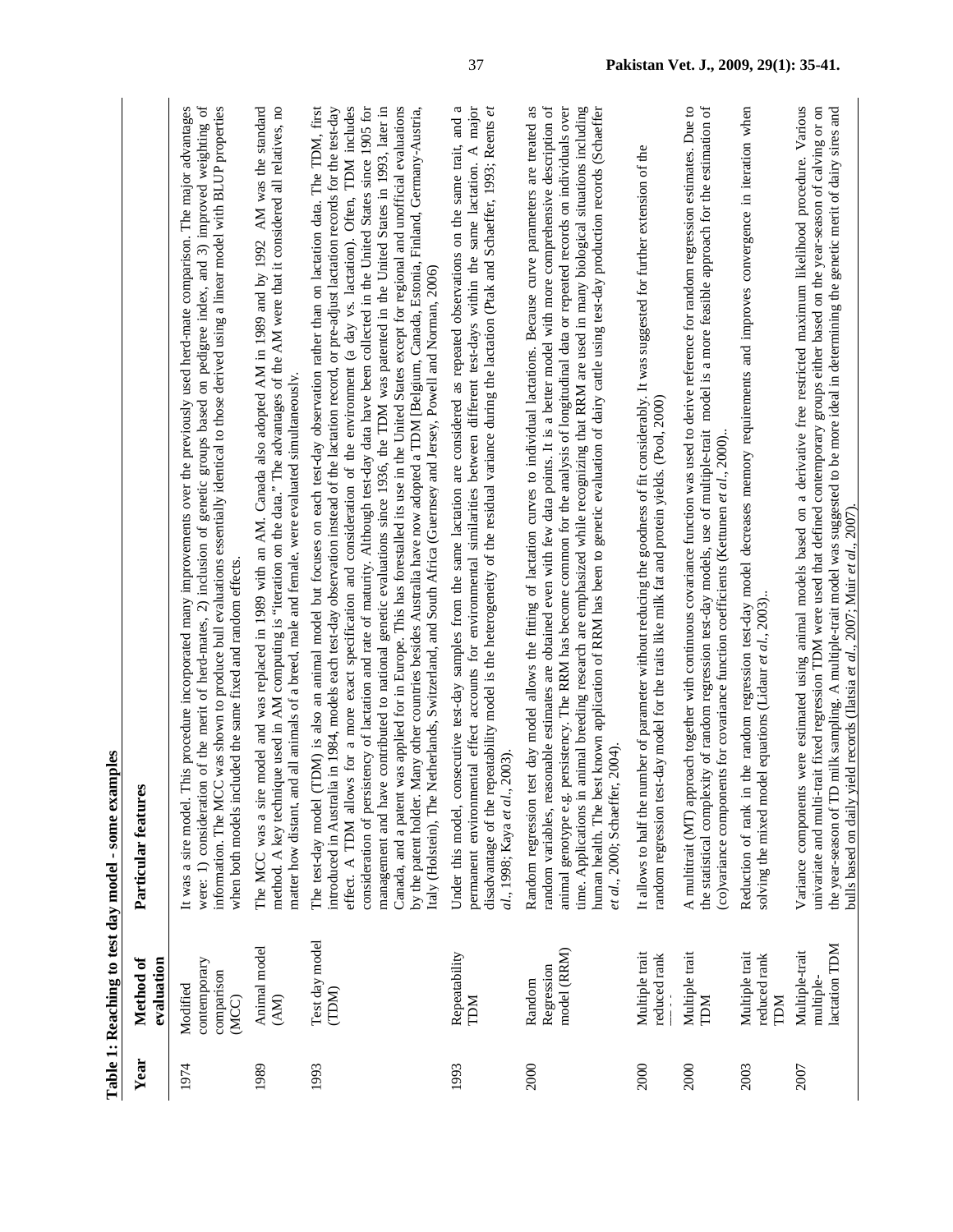Swalve (2000) reported that test-day models might be separated into three groups. First, two-step models under which corrections were carried out at TD level and subsequently corrected TD records were processed in an aggregated form as lactation records. Second, fixed regression models assumed that TD records within lactation were repeated records. Because yields in the course of the lactation followed a curvilinear pattern, this curve could be considered by using suitable covariates. Third, random regression models additionally defined the animal's genetic effect by using regression coefficients and allowing for covariances among them. The difference between random regression and fixed regression models was that the genetic merit of an individual was allowed to differ in the course of the lactation in random regression models. Random regressions were related to the approach of defining covariance functions for longitudinal data. Computationally, TDMs are very demanding. For evaluations on a national scale, the size of the equation system could go to hundreds of millions of equations, depending on the size of the database and the specific model defined.

## **ESTIMATES OF GENETIC PARAMETERS OBTAINED FROM VARIOUS TEST-DAY APPROACHES**

Genetic parameters have been estimated for TD milk yields using various methods. It was observed that the heritability of TD milk yields remained low during early or late lactation because of greater residual variation and was higher during midlactation (Meyer *et al*., 1989; Swalve, 1995; Mechado *et al*., 1998; Druet *et al*., 2003; Kaya *et al*., 2003; Gengler *et al*., 2005; Shadparvar and Yazdanshenas, 2005; Silvestre *et al*., 2006; Bilal *et al*., 2008). Such studies have often analyzed TD records in sequential order by which the first TD record includes cows that might have DIM from 4 to 40 days. If the model for the analysis of the first TD record had no variable to account for DIM, then the estimate of heritability could be biased. During the first 40 days of lactation, the yield of a cow increases toward the peak, and the difference in yield for the same cow between 4 and 40 days could be large simply because of the shape of the lactation curve during that period. If the known differences in yield that were due to the shape of the lactation curve are not included in the analysis and the yield on each day is assumed to have the same mean, then the residual variation would be very large for the analysis of that first TD record and heritability would be low. The range of DIM was also a problem for remaining TD analysis because the differences in yields of cows included differences in persistency and because some cows might no longer be milking. Genetic correlations between adjacent TD records have been shown to be

high and to decrease as interval between TD increases (Swalve, 1995; Eslamil *et al*., 2004; Bilal *et al*., 2008). The high genetic correlations have been due partially to the shape of the lactation curve, which has been ignored in many analyses. Estimated breeding values have been estimated using test day milk yield and these values were compared to the estimated breeding values (EBVs) obtained from 305-day lactation milk yields in many studies. Swalve (1995) estimated breeding values for 305-day and test-day yields and comparison of both sets of breeding values indicated only minor changes in sire rank, but more drastic re-ranking for individuals. Schaeffer *et al*. (2000) observed a strong positive correlation of yield EBV with previous 305-day lactation model EBV for Holstein bulls (0.97) and cows (0.93). Similarly, there was a strong positive rank correlation observed between ranking of sire and cows on the basis of test day and 305-day yield (Kaya et al., 2003; Sawalha *et al*., 2005).

Misztal *et al*. (2000) reported that analysis of parameters in test-day models involved two types of models i.e: random regression model and multiple-trait model. In random regression model, various functions described variability of (co)variances with regard to days in milk. On the other hand, in multiple-trait model, observations in adjacent days in milk were treated as one trait. The methodologies used for estimation of parameters included Bayesian via Gibbs sampling, and restricted maximum likelihood (REML) in the form of derivative-free, expectation-maximization, or averageinformation algorithms. The first method was simpler and used less memory but might need many rounds to produce posterior samples. In REML, however, the stopping point was well established. Pool (2000) opined that a multiple-trait random regression test-day model with three parities and a full fit was huge (i.e., 2x15) parameters to be estimated per animal) and probably over parameterized. Therefore, a stepwise-reduced rank procedure, which allows to half the number of parameter without reducing the goodness of fit considerably, was suggested for further extension of the random regression test-day model for the traits like milk fat and protein yields.

Lidaur *et al*. (2003) applied a multiple-trait reduced rank random regression TDM for the breeding value estimation for first parity milk, protein, and fat yield of Finnish dairy cattle. This model was compared with three other models: a similar multiple-trait random regression TDM without rank reduction, a multiple-trait repeatability TDM, and a multiple-trait 305-day lactation yield model. Required covariance parameters were derived from the same covariance functions for all four models. For both random regression models, standard deviations of breeding values were the same and correlations between breeding values were between 0.995 and 0.998, resulting in only slight differences in the ranking of animals. Genetic trends were identical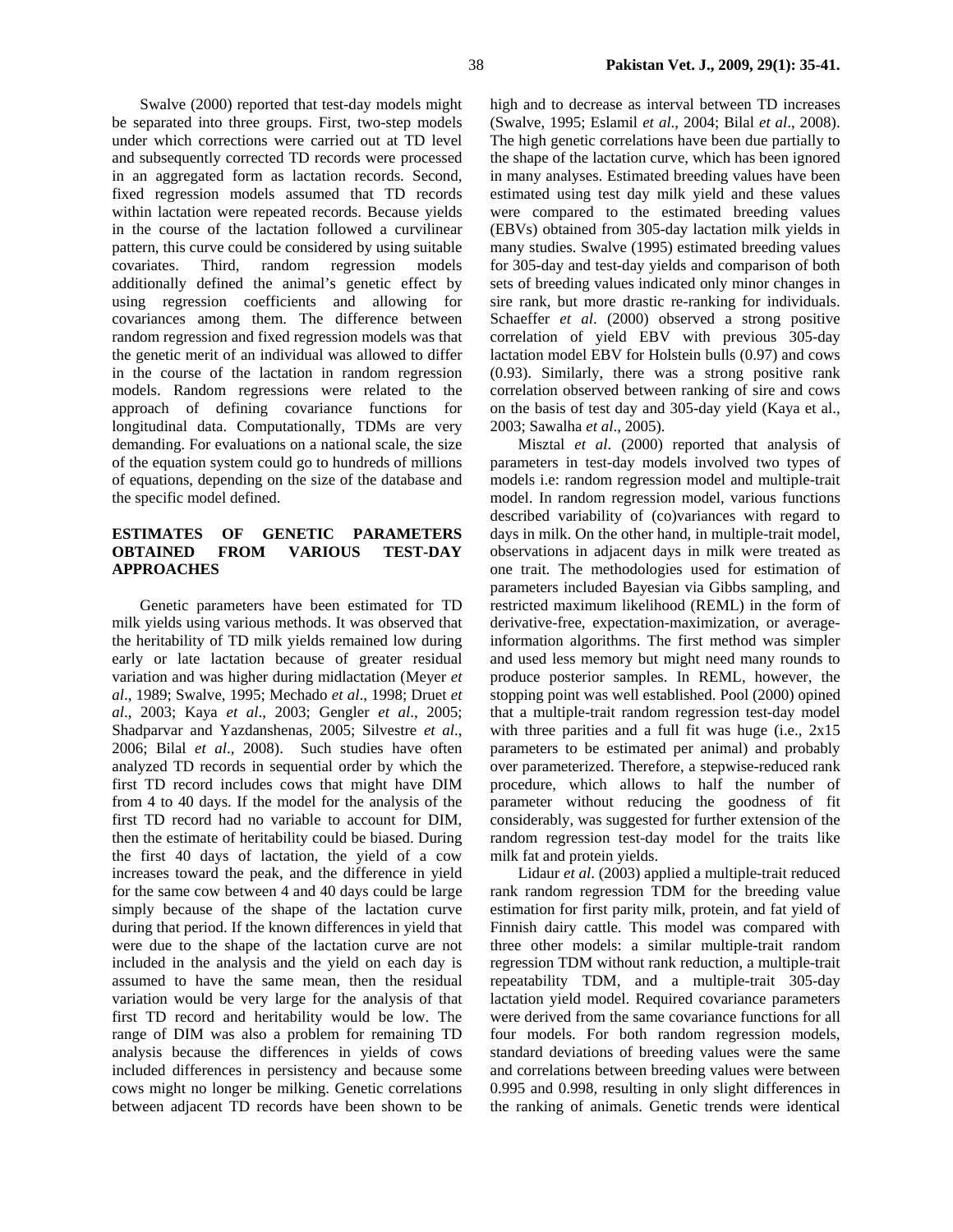for the random regression test-day models and very similar to those estimated by the 305-day lactation yield model. The repeatability test-day model gave a slightly different genetic trend and inflated standard deviations for breeding values of cows with lactations in progress. Reduction of rank in the random regression test-day model decreased memory requirements and improved convergence in iteration when solving the mixed model equations.

#### **INCLUSION OF VARIUOUS FACTORS IN TEST-DAY MODEL TO IMPROVE ACCURACY**

A more refined approach is to consider herd production level in the TDM. Veerkamp and Goddard (1998) concluded that failure to consider herd production level in a TDM evaluation might result in overweighting of early lactation information from high production herds compared with information coming from bulls tested across all production levels. Strabel and Misztal (1999) observed a high correlation between most of test-day records across lactations and suggested that a repeatability model could be considered as an alternative to a multiple-trait model to analyze multiple parities. Kettunen *et al*. (2000) suggested that due to the statistical complexity of random regression TDMs, use of multiple-trait model was a more feasible approach for the estimation of covariance components for covariance function coefficients. Norman *et al*. (2000) suggested that some improvement in accuracy of genetic evaluations could be achieved by adjusting lactations for effect of herd-test-day. There was a clear influence of stage of lactation on variation in test-day yield and its progressive nature with increasing length of lactation period; therefore, inclusion of stage of lactation in the model was suggested for greater accuracy (Amin, 2003). Furthermore, accuracy of genetic evaluations could be improved by including herd stage effects in the model for milk fat, and protein, but not for somatic cell score (Borman *et al*., 2003).

More selection errors and less genetic gain would be expected from selection decisions based on an analysis of first lactation only (Kaya *et al*., 2003; Bilal *et al*., 2008), and greater accuracy would be achieved from multiple lactations (Carvalheira *et al*., 1998). The multiple-trait model has been proposed as a solution to problem of heterogeneity of residual variance during a lactation faced in repeatability model. Ilatsia *et al*. (2007) suggested that a multiple-trait model was more ideal in determining the genetic merit of dairy sires and bulls based on daily yield records. Fujii and Suzuki (2006) suggested that there was no need to consider heterogeneous residual variances in genetic evaluations, because the heterogeneity of residual variance over the years did not affect the ranking of top sires and cows. However, the increase in the amount of information, which can be nearly 10 times higher than with the

traditional schemes, represents a large computational burden (Meyer *et al*., 1989; Ptak and Schaeffer, 1993; Wiggans and Goddard, 1996). Presently, this computation burden no more exists due to the substantial increase in computer memory which can handle very complex models involving huge data sets, although it needs technical experts in data handling and processing with suitable computers.

## **SCOPE OF TEST-DAY MODEL UNDER LOCAL CONDITIONS**

The major part of work on test-day model has been carried out in countries with well-established breeding programme, official milk recording schemes and accurate pedigree information. In Pakistan, the prerequisites for the application of test day model are lacking because official milk recording schemes have only been implemented in a small proportion of the population, pedigree information is not always available and breed variation is high at the farm level. However, Research Centre for the Conservation of Sahiwal Cattle (RCCSC) at Distt. Jhang and Buffalo Research Institute (BRI) at Pattoki Distt. Kasur are making efforts to register cattle and buffaloes for effective performance recording of large as well as small herds. There is a dire need of adept personnel in animal breeding and genetics and reproductive biotechnology to make these two projects effective and more productive. The recording system currently involves recording of test-day milk yield only which is then combined to 305-day lactation milk yield and used for the selection of dairy sires and cows/buffaloes. From the previous discussion, it is evident that the selection on the basis of 305-day lactation milk yield is less accurate and reliable rather it gives under and overestimation of certain factors. It can be replaced with a system similar to the Australian evaluation system where age and stage of lactation is accounted for and TD milk yield is adjusted for these factors. This is more convenient to get one step closer to TDM which should replace the traditional 305-day lactation milk yield approach.

#### **CONCLUSION**

The test-day models have been suggested as the method of choice for the analysis of milk yield traits in order to maximize the use of all available information. This method becomes even more important in countries with smaller herd size and without well-established milk recording schemes. In fact, the test day model appears to be a better alternate of 305-day lactation model because early selection on the basis of test-days could reduce generation interval. It could economize the genetic evaluation of dairy animals and improve accuracy of evaluation. Among the various models used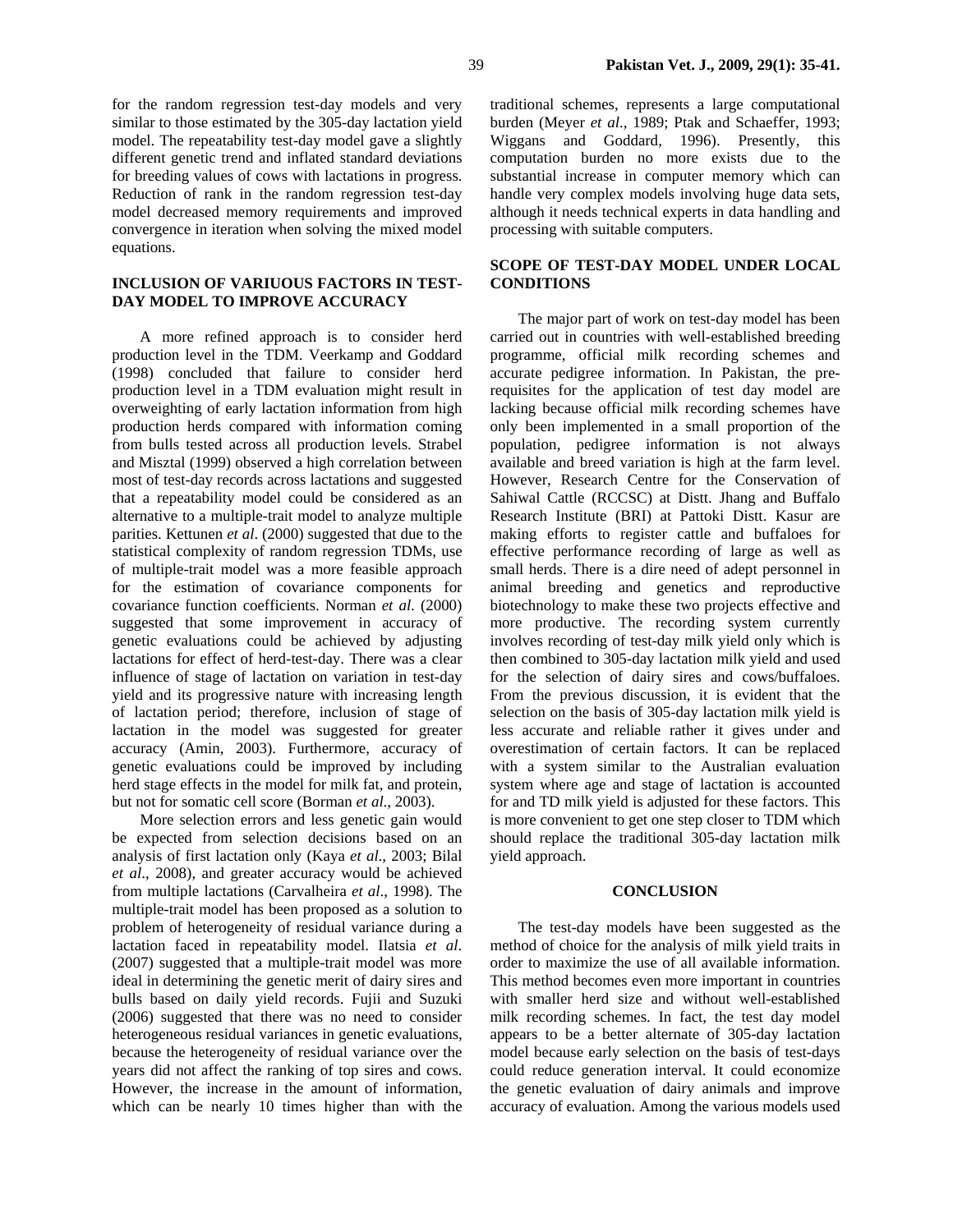for test-day milk yield analysis, the most recommended model under local conditions could be the multi-trait (multiple lactation) random regression test-day model (MT-RRTDM). This model has the ability to fulfill all the requirement of a comparatively accurate model and accounts for the deficiencies in traditional models in one way or the other. However, under Pakistani condition (where 305-day lactation model has been used for genetic evaluation), it would be difficult to directly shift from 305-day lactation model to MT-RRTDM. Australian evaluation system may be more appropriate where TD milk yield records are first adjusted for age and stage of lactation, deviated from their respective TD average and finally combined into an index defining the lactation. It is however, suggested that standard operating procedures be developed to make the implementation procedure transparent.

#### **REFERENCES**

- Amin, A. A., 2003. Test-day model of daily milk yield prediction across stages of lactation in Egyptian buffaloes. Arch. Anim. Breed., 46(1): 35-45.
- Bilal, G., M. S. Khan, I. R. Bajwa and M. Shafiq, 2008. Genetic control of test-day milk yield in Sahiwal cattle. Pakistan Vet. J., 28(1): 21-24.
- Bormann, J., G. R. Wiggans, T. Druet and N. Gengler, 2003. Within-herd effects of age at test-day and lactation stage on test-day yields. J. Dairy Sci., 86: 3765–3774.
- Carvalheira, J. G. V., R. W. Blake, E. J. Pollak, R. L. Quaas and C. V. Duran-Castro, 1998. Application of an autoregressive process to estimate genetic parameters and breeding values for daily milk yield in a tropical herd of Lucerna cattle and in United States Holstein herds. J. Dairy Sci., 81: 2738–2751.
- De Roos, A. P. W., A. G. F. Harbers and G. De Jong, 2001. Random regression test-day model in The Netherlands. Interbull Bull., 27: 155–158.
- Druet, T., F. Jaffrezik, D. Boichard and V. Ducrocq, 2003. Modeling lactation curves and estimation of genetic parameters for first lactation test-day records of French Holstein cows. J. Dairy Sci., 86: 2480–2490.
- Eslamil, J., H. Farhangfar and H. Naeemipour, 2004. Estimation of genetic parameters of test day milk yields for Holsteins in Khorasan province of Iran. J. Dairy Sci., 89(Suppl. 1): 138.
- Everett, R. W., F. Schmitz and L. H. Wadell, 1994. A test day model for monitoring management and genetics in dairy cattle. J. Dairy Sci., 77(Suppl. 1): 267(Abstr.).
- Fujii, C. and M. Suzuki, 2006. Comparison of homogeneity and heterogeneity of residual variance using random regression test-day models for first lactation Japanese Holstein cows. Anim. Sci. J. ( Japanese)., 77: 28–32.
- Gengler, N., G. R. Wiggans and A. Gillon, 2005. Adjustment for heterogeneous covariance due to herd milk yield by transformation of test-day random regressions. J. Dairy Sci., 88: 2981-2990.
- Hamed, M. K., 1995. Accuracy of bimonthly and trimonthly milk recording systems for dairy cattle in Egypt. Ann. Agri. Sci., Moshtohor., 33: 669- 679.
- Henderson, C. R., Jr, 1982. Analysis of covariance in the mixed model: higher-level, non-homogeneous and random regressions. Biometrics., 38: 623.
- Ilatsia, E. D., T. K. Muasya, W. B. Muhuyi and A. K. Kahi, 2007. Genetic and phenotypic parameters for test day milk yield of Sahiwal cattle in the semiarid tropics. Animal, 1: 185–192.
- Jamrozik, J., L. R. Schaeffer and J. C. M. Dekkers, 1997a. Genetic evaluation of dairy cattle using testday yields and random regression model. J. Dairy Sci., 80: 1217–1226.
- Jamrozik, J., L. R. Schaeffer, Z. Liu, and G. Jansen, 1997b. Multiple trait random regression test day model for production traits. Interbull Bull., 16: 43– 47.
- Jones, L. P. and M. E. Goddard, 1990. Five years experience with the animal model for dairy evaluation in Australia. Proc. 4th World Congr. Genet. Appl. Livest. Prod., Edinburgh, UK, 13: 382.
- Kaya, I., Y. Akbas and C. Uzmay, 2003. Estimation of breeding values for dairy cattle using test-day milk yields. Turkish J. Vet. Anim. Sci., 27: 459-464.
- Kettunen, A., E. A. Mantysaari and J. Poso, 2000. Estimation of genetic parameters for daily milk yield of primi-parous Ayrshire cows by random regression test-day models. Livest. Prod. Sci., 66: 251-261.
- Lidauer M., E. A. Mantysaari and I. Stranden, 2003. Comparison of test-day models for genetic evaluation of production traits in dairy cattle. Livest. Prod. Sci., 79: 73-86.
- Mechado, S. G., M. A. R. De freits and C. H. Gadini, 1998. Genetic parameters of test day milk yield of Holstein cows. Proc. 6<sup>th</sup> World Congress on Genet. Appl. Livest. Prod., Armidale, Australia, 23: 427.
- Meyer, K., H. U. Graser and K. Hammond, 1989. Estimates of genetic parameters for first lactation test day production of Australian Black and White cows. Livest. Prod. Sci., 21: 177–199.
- Misztal, I., T. Strabel, J. Jamrozik, E. A. Mantysaari and T. H. E. Meuwissen, 2000. Strategies for estimating the parameters needed for different testday models. J Dairy Sci., 83: 1125–1134.
- Muir, B. L., G. Kistemaker, J. Jamrozik and F. Canavesi, 2007. Genetic parameters for a multipletrait multiple-lactation random regression test-day model in Italian Holsteins. J. Dairy Sci., 90: 1564– 1574.